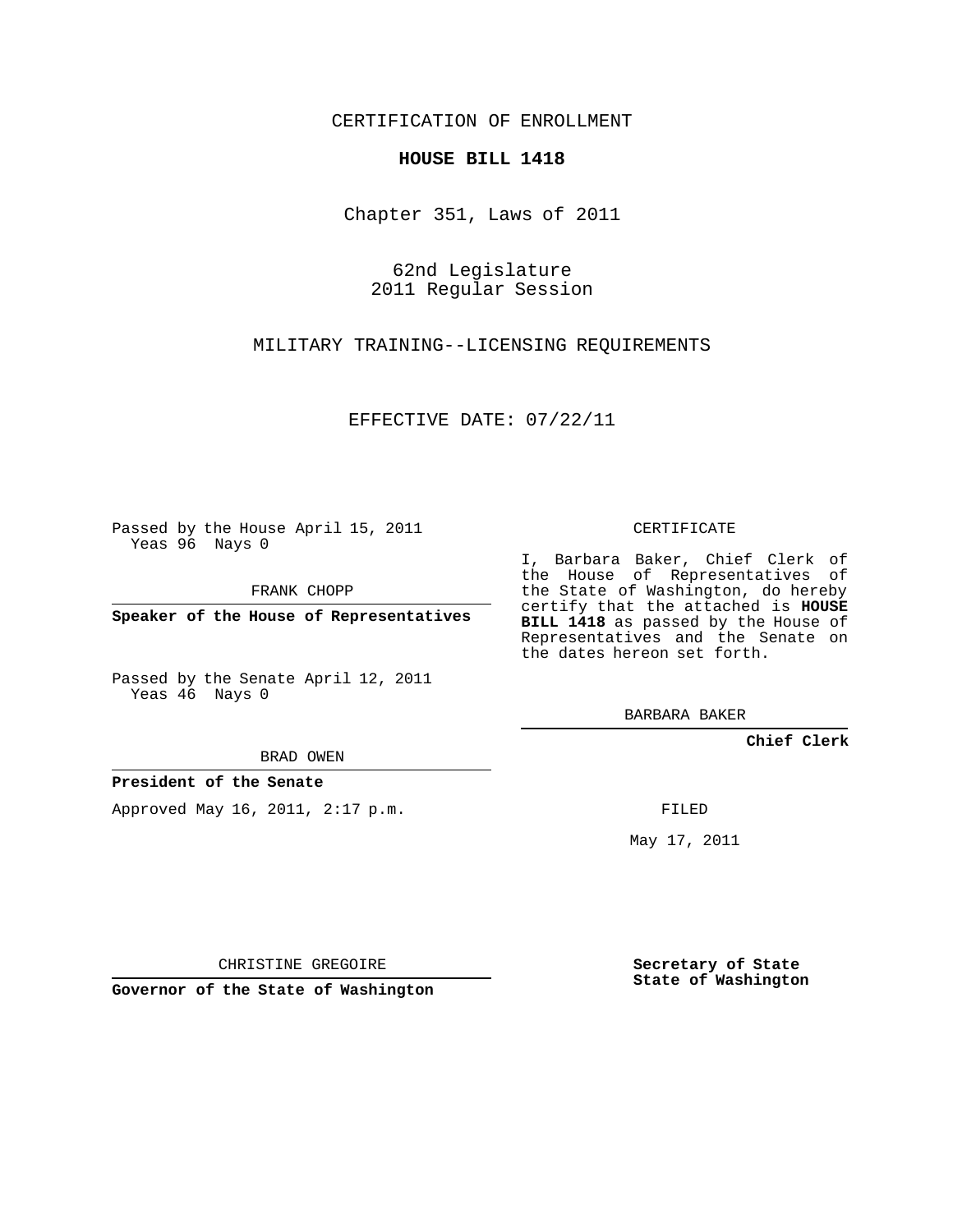## **HOUSE BILL 1418** \_\_\_\_\_\_\_\_\_\_\_\_\_\_\_\_\_\_\_\_\_\_\_\_\_\_\_\_\_\_\_\_\_\_\_\_\_\_\_\_\_\_\_\_\_

\_\_\_\_\_\_\_\_\_\_\_\_\_\_\_\_\_\_\_\_\_\_\_\_\_\_\_\_\_\_\_\_\_\_\_\_\_\_\_\_\_\_\_\_\_

## AS AMENDED BY THE SENATE

Passed Legislature - 2011 Regular Session

## **State of Washington 62nd Legislature 2011 Regular Session**

**By** Representatives Rolfes, McCune, Appleton, Kirby, Kelley, Zeiger, Seaquist, Finn, Haigh, Dammeier, Angel, Jinkins, Stanford, and Smith

Read first time 01/20/11. Referred to Committee on Business & Financial Services.

 AN ACT Relating to evaluating military training and experience toward meeting licensing requirements; adding a new section to chapter 18.08 RCW; adding a new section to chapter 18.11 RCW; adding a new section to chapter 18.16 RCW; adding a new section to chapter 18.39 RCW; adding a new section to chapter 18.43 RCW; adding a new section to chapter 18.85 RCW; adding a new section to chapter 18.96 RCW; adding a new section to chapter 18.140 RCW; adding a new section to chapter 18.145 RCW; adding a new section to chapter 18.165 RCW; adding a new section to chapter 18.170 RCW; adding a new section to chapter 18.185 RCW; adding a new section to chapter 18.210 RCW; adding a new section to chapter 18.220 RCW; adding a new section to chapter 18.280 RCW; adding a new section to chapter 18.300 RCW; adding a new section to chapter 19.105 RCW; adding a new section to chapter 42.44 RCW; adding a new section to chapter 46.82 RCW; adding a new section to chapter 64.36 RCW; and adding a new section to chapter 67.08 RCW.

BE IT ENACTED BY THE LEGISLATURE OF THE STATE OF WASHINGTON:

 NEW SECTION. **Sec. 1.** A new section is added to chapter 18.08 RCW to read as follows:

An applicant with military training or experience satisfies the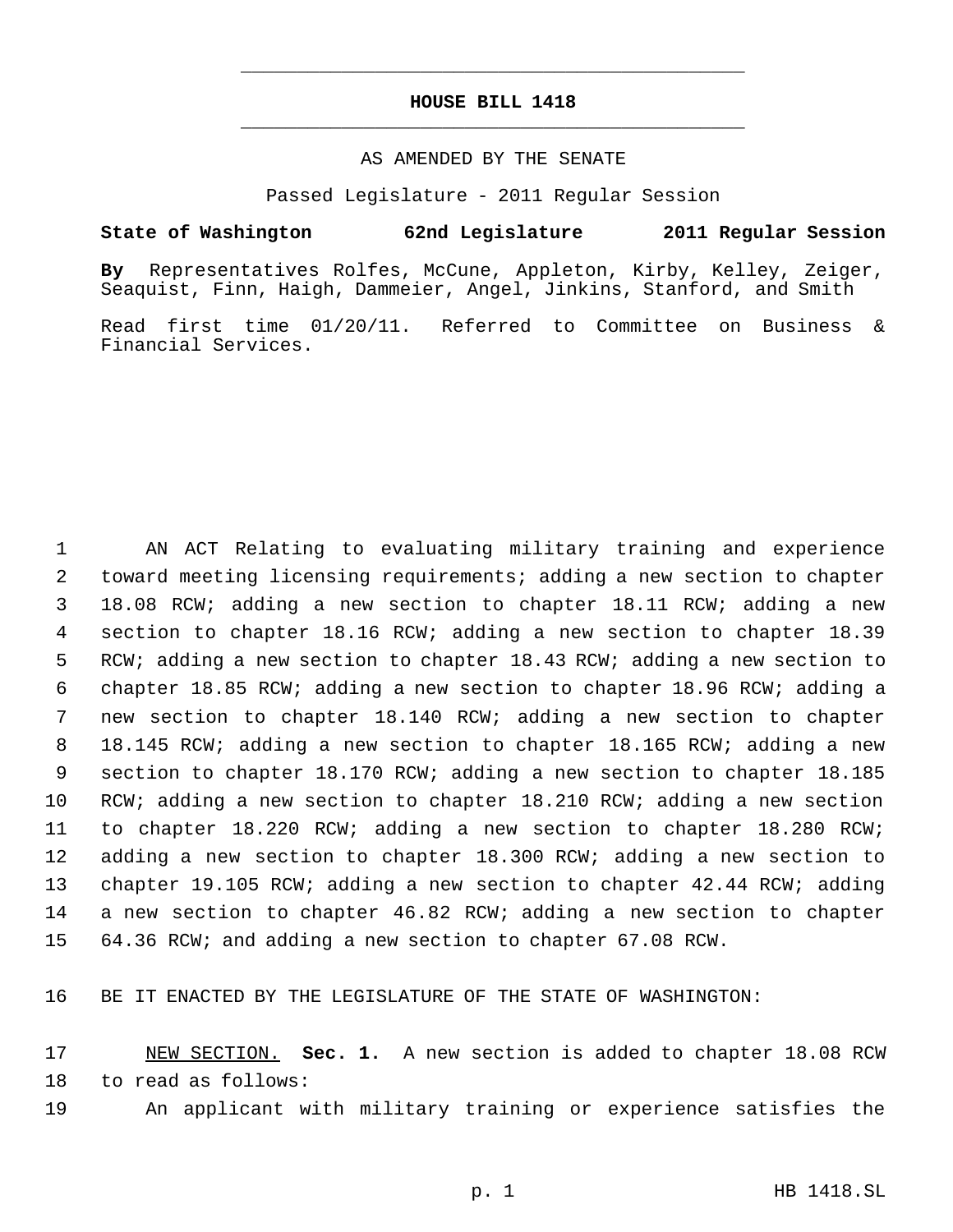training or experience requirements of this chapter unless the board determines that the military training or experience is not substantially equivalent to the standards of this state.

 NEW SECTION. **Sec. 2.** A new section is added to chapter 18.11 RCW to read as follows:

 An applicant with military training or experience satisfies the training or experience requirements of this chapter unless the director determines that the military training or experience is not substantially equivalent to the standards of this state.

 NEW SECTION. **Sec. 3.** A new section is added to chapter 18.16 RCW to read as follows:

 An applicant with military training or experience satisfies the training or experience requirements of this chapter unless the director determines that the military training or experience is not substantially equivalent to the standards of this state.

 NEW SECTION. **Sec. 4.** A new section is added to chapter 18.39 RCW to read as follows:

 An applicant with military training or experience satisfies the training or experience requirements of this chapter unless the board determines that the military training or experience is not substantially equivalent to the standards of this state.

 NEW SECTION. **Sec. 5.** A new section is added to chapter 18.43 RCW to read as follows:

 An applicant with military training or experience satisfies the training or experience requirements of this chapter unless the board determines that the military training or experience is not substantially equivalent to the standards of this state.

 NEW SECTION. **Sec. 6.** A new section is added to chapter 18.85 RCW to read as follows:

 An applicant with military training or experience satisfies the training or experience requirements of this chapter unless the director determines that the military training or experience is not substantially equivalent to the standards of this state.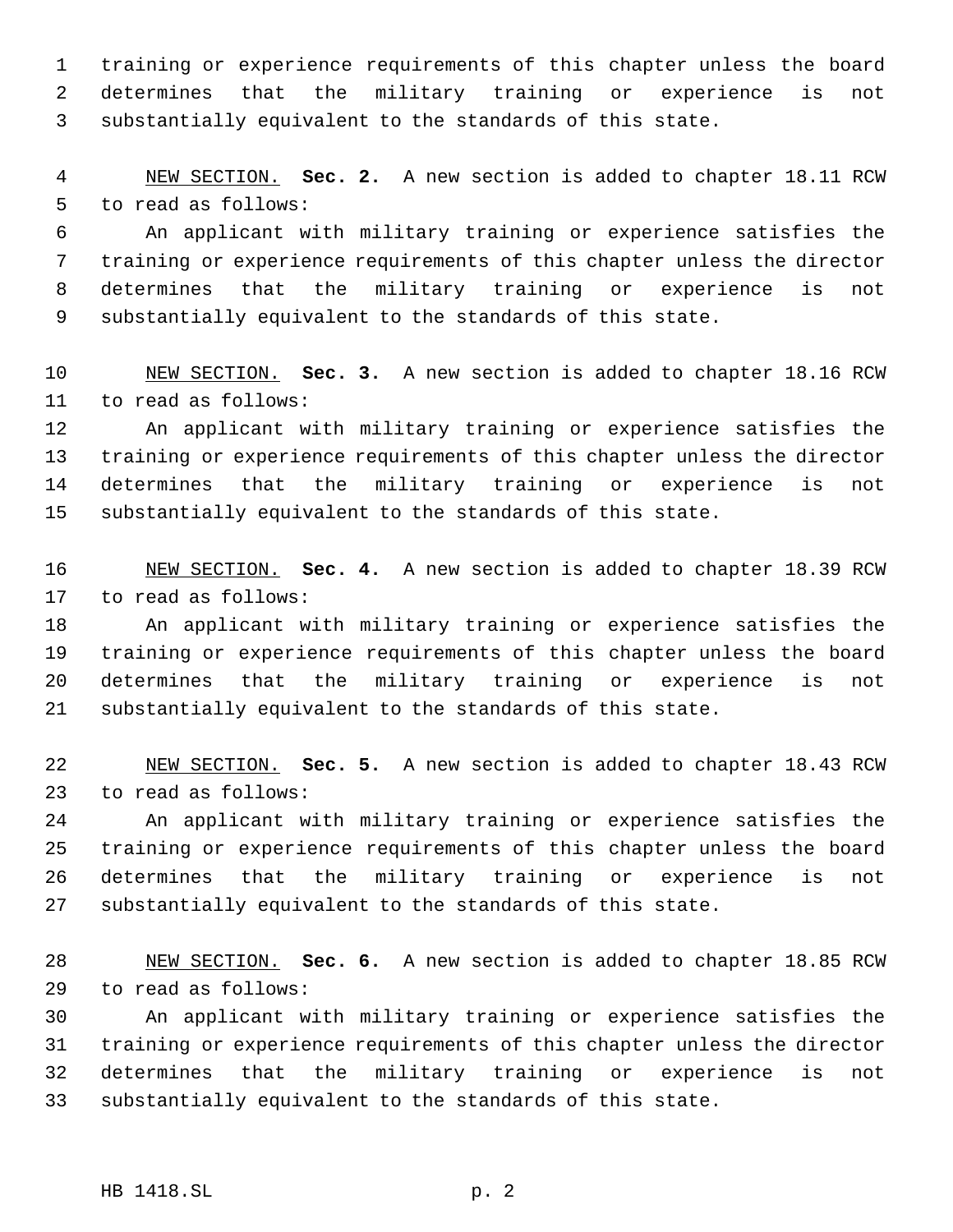NEW SECTION. **Sec. 7.** A new section is added to chapter 18.96 RCW to read as follows:

 An applicant with military training or experience satisfies the training or experience requirements of this chapter unless the board determines that the military training or experience is not substantially equivalent to the standards of this state.

 NEW SECTION. **Sec. 8.** A new section is added to chapter 18.140 RCW to read as follows:

 An applicant with military training or experience satisfies the training or experience requirements of this chapter unless the director determines that the military training or experience is not substantially equivalent to the standards of this state.

 NEW SECTION. **Sec. 9.** A new section is added to chapter 18.145 RCW to read as follows:

 An applicant with military training or experience satisfies the training or experience requirements of this chapter unless the director determines that the military training or experience is not substantially equivalent to the standards of this state.

 NEW SECTION. **Sec. 10.** A new section is added to chapter 18.165 RCW to read as follows:

 An applicant with military training or experience satisfies the training or experience requirements of this chapter unless the director determines that the military training or experience is not substantially equivalent to the standards of this state.

 NEW SECTION. **Sec. 11.** A new section is added to chapter 18.170 RCW to read as follows:

 An applicant with military training or experience satisfies the training or experience requirements of this chapter unless the director determines that the military training or experience is not substantially equivalent to the standards of this state.

 NEW SECTION. **Sec. 12.** A new section is added to chapter 18.185 RCW to read as follows:

An applicant with military training or experience satisfies the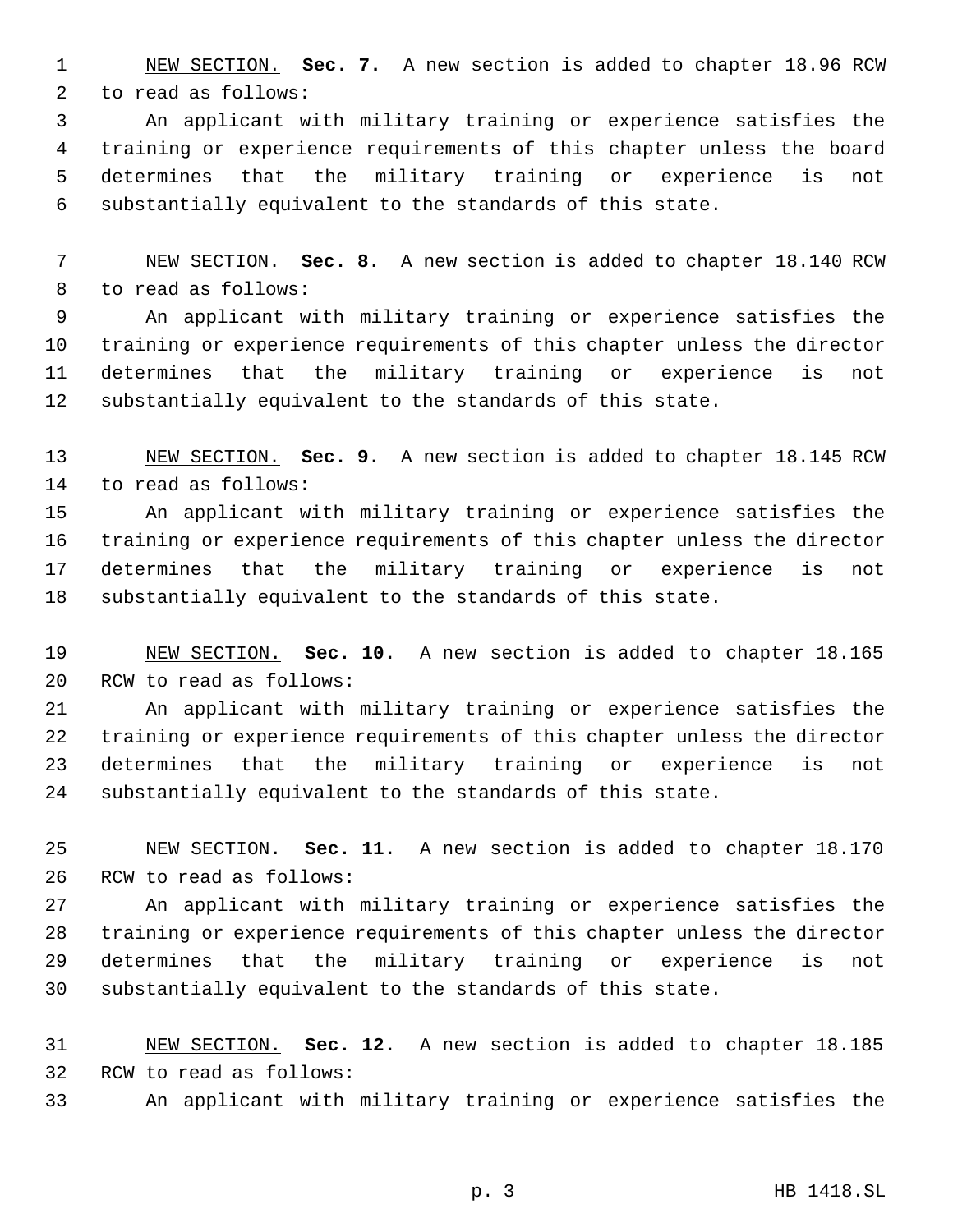training or experience requirements of this chapter unless the director determines that the military training or experience is not substantially equivalent to the standards of this state.

 NEW SECTION. **Sec. 13.** A new section is added to chapter 18.210 RCW to read as follows:

 An applicant with military training or experience satisfies the training or experience requirements of this chapter unless the director determines that the military training or experience is not substantially equivalent to the standards of this state.

 NEW SECTION. **Sec. 14.** A new section is added to chapter 18.220 RCW to read as follows:

 An applicant with military training or experience satisfies the training or experience requirements of this chapter unless the board determines that the military training or experience is not substantially equivalent to the standards of this state.

 NEW SECTION. **Sec. 15.** A new section is added to chapter 18.280 RCW to read as follows:

 An applicant with military training or experience satisfies the training or experience requirements of this chapter unless the director determines that the military training or experience is not substantially equivalent to the standards of this state.

 NEW SECTION. **Sec. 16.** A new section is added to chapter 18.300 RCW to read as follows:

 An applicant with military training or experience satisfies the training or experience requirements of this chapter unless the director determines that the military training or experience is not substantially equivalent to the standards of this state.

 NEW SECTION. **Sec. 17.** A new section is added to chapter 19.105 RCW to read as follows:

 An applicant with military training or experience satisfies the training or experience requirements of this chapter unless the director determines that the military training or experience is not substantially equivalent to the standards of this state.